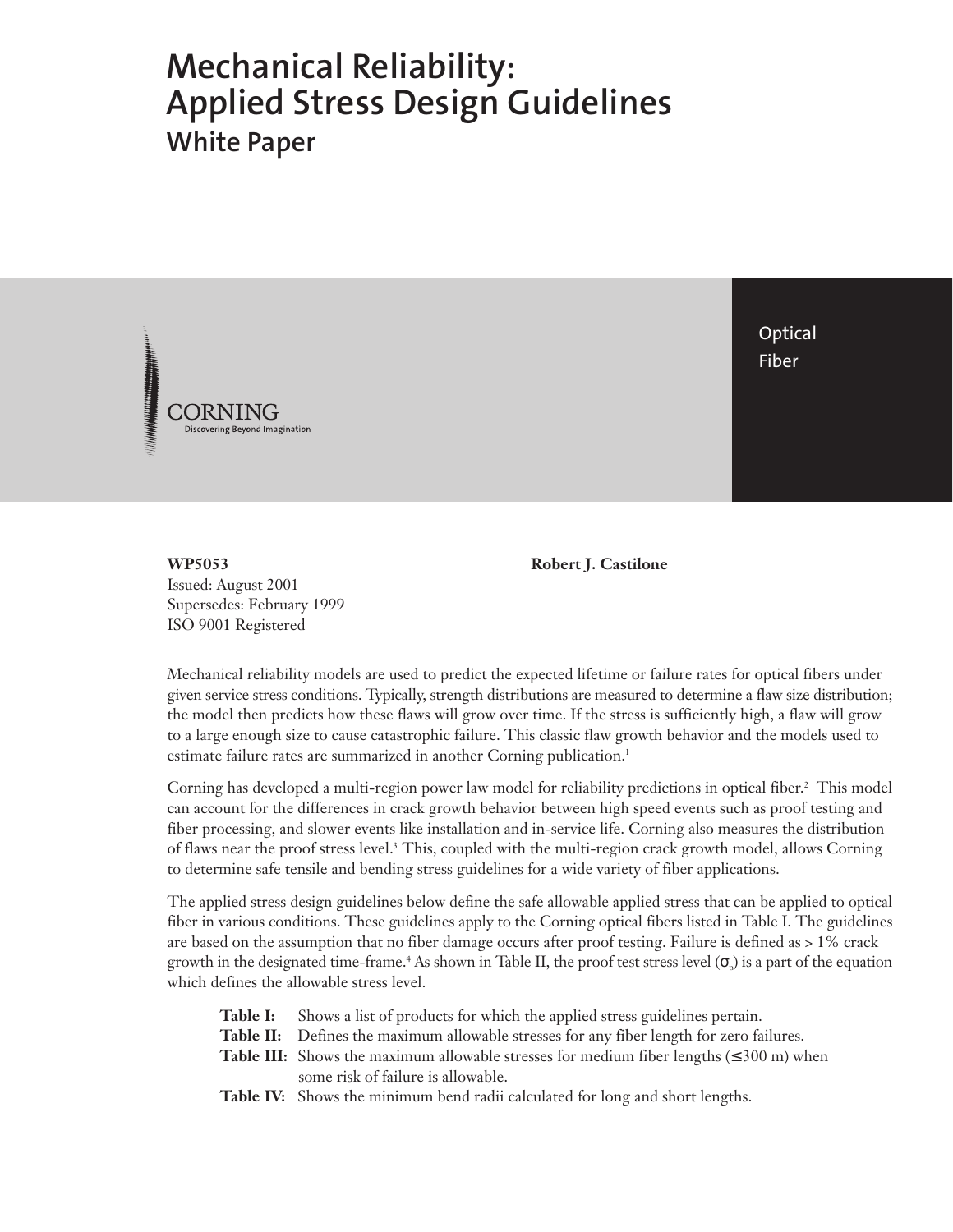Each table differentiates the length of time that the fiber is exposed to the given stress level. Forty years is considered a fiber life, and the stress level reported is the maximum stress or bending from the sum of the stresses induced by the cable design and service environment. Four hours is assumed as typical for the time period of cable installation, and 1 second is assumed as typical for the time period that the fiber could be exposed to an extreme condition such as in cable processing (i.e. going around a pulley). Note that the minimum bend radius values calculated in Table IV assume zero additional tension on the fiber in the bent configuration.

One particular short-term bending scenario involves LID (Local Injection and Detection) splicers. These splicers place a very small bend on the fiber (3 to 4 mm bend radius) for up to 1 minute. In these situations, it is highly unlikely that a critical flaw will be located in the bent configuration and fail during the splicing operation (see last line in Table IV). Further-more, if no failure occurs, this section will not be a reliability risk in the future.

It is understood that there are numerous scenarios involving tension and bending for different lengths or durations, which are not listed in the tables. For specific scenarios involving Corning Optical Fiber reliability, please contact the Corning Optical Fiber Information Center at *info@corningfiber.com*.

### **Corning Optical Fiber products which fall under the applied stress guidelines** Table 1

| <b>Product Type</b>             |  |
|---------------------------------|--|
| LEAF <sup>®</sup> Optical Fiber |  |
| Corning Submarine Fibers        |  |
| MetroCor™ Optical Fiber         |  |
| SMF-28™ Optical Fiber           |  |
| SMF-28e™ Optical Fiber          |  |
| Corning Multimode Fibers        |  |
|                                 |  |

## **Total allowable stress design guidelines for any length, resulting in zero failures** Table 2

| Duration of<br><b>Applied Stress</b> | <b>Allowable Safe</b><br><b>Stress in</b><br>Relation to $\sigma_{p}$ | <b>Allowable Safe</b><br>Stress (kpsi)<br>when $\sigma_{p}$ = 100 kpsi |
|--------------------------------------|-----------------------------------------------------------------------|------------------------------------------------------------------------|
| 40 years                             | $1/5 \sigma_{\rm p}$                                                  | 20 kpsi                                                                |
| 4 hours                              | $1/3$ $\sigma_{\rm n}$                                                | 33 kpsi                                                                |
| 1 second                             | $1/2 \sigma_{\rm p}$                                                  | 50 kpsi                                                                |
| $\sigma_{\rm n}$ = proof stress      |                                                                       |                                                                        |

**Allowable stress design guidelines for medium lengths, (**≤ **300 m) in tension, resulting in < 1 ppm failures** Table 3

| Duration of<br><b>Applied Stress</b> | <b>Allowable Medium</b><br>Length Safe Stress (kpsi)<br>when $\sigma_{p}$ = 100 kpsi |
|--------------------------------------|--------------------------------------------------------------------------------------|
| 40 years                             | 21 kpsi                                                                              |
| 4 hours                              | 35 kpsi                                                                              |
| 1 second                             | 57 kpsi                                                                              |

**Allowable stress design guidelines for long and short lengths in bending** Table 4

| Fiber      | Time     | <b>Failure</b> | Length of Length of   Risk of   Minimum Bend Radius<br>$(\sigma_{p} = 100 \text{ kpsi})$ |
|------------|----------|----------------|------------------------------------------------------------------------------------------|
| $>1$ km    | 40 years | $\theta$       | $30 \text{ mm}$                                                                          |
| $>1$ km    | 4 hours  | 0              | $20 \text{ mm}$                                                                          |
| $>1$ km    | 1 second | 0              | $13 \text{ mm}$                                                                          |
|            |          |                |                                                                                          |
| $\leq 5$ m | 40 years | $<1$ ppm       | $25 \text{ mm}$                                                                          |
| $1/2$ Turn | 1 minute | $< 0.5$ ppm    | $3 \text{ mm}^*$                                                                         |

\*Typical LID splicing application

Use of these guidelines is not a guarantee that the fiber will not fail. They are based on the knowledge of the strength distribution of Corning fiber as it leaves our manufacturing facilities, and does not include any change to the strength distribution from subsequent handling. These guidelines also do not include any information on optical performance: they are limited to mechanical failures only. For more papers on mechanical reliability, please visit www.corning.com/opticalfiber.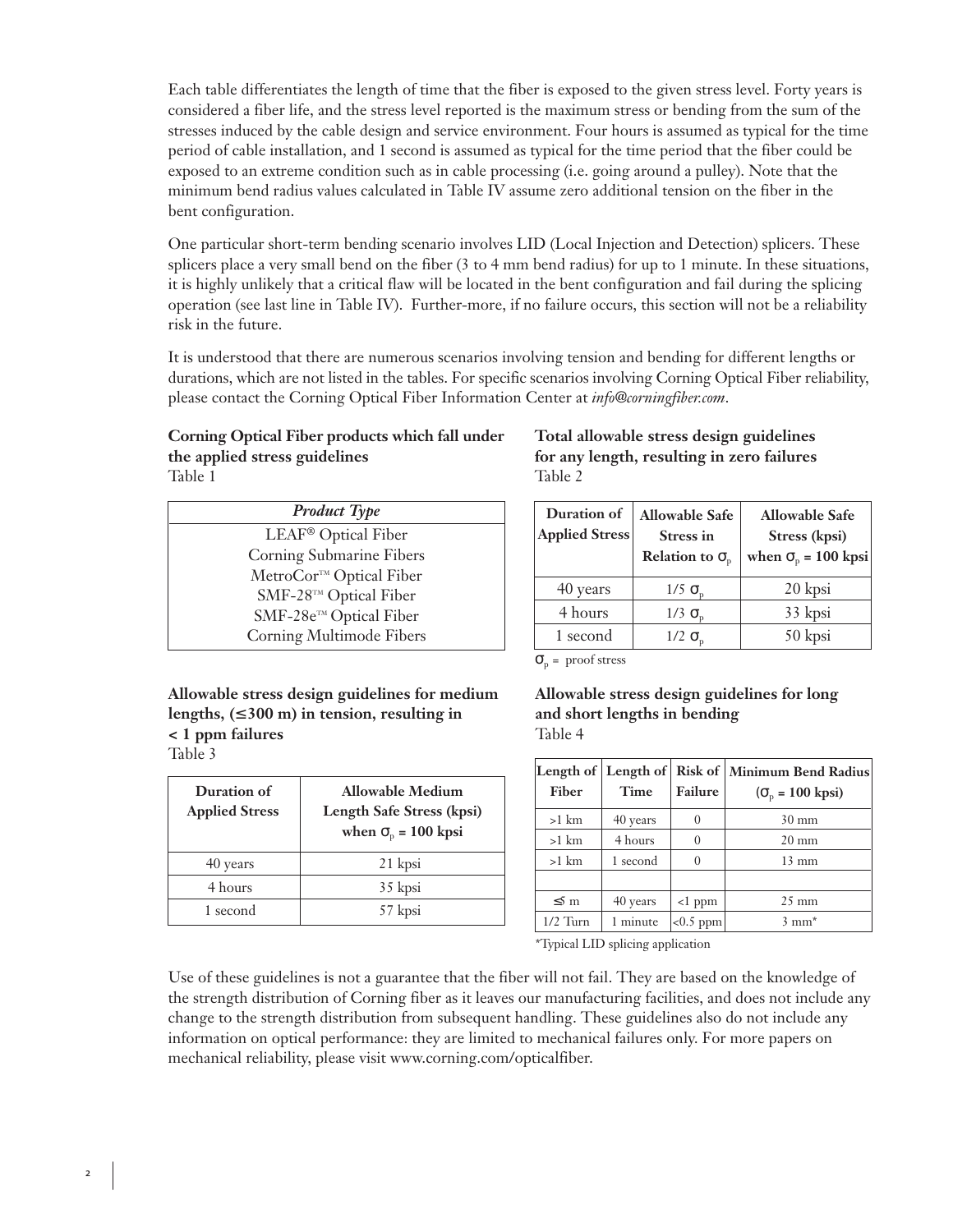## **Summary**

A two-region power law model is used to predict the mechanical reliability of Corning optical fiber and gives stress guidelines for its usage. For the greatest reliability, short-term stresses for silica-clad fiber should not exceed one-third to one-half the proof stress, depending upon the duration of the stressing event; long-term stresses should not exceed one-fifth the proof stress. For bending scenarios, a number of different minimum bend radii have been provided depending on the length and duration under stress and the level of risk one is willing to take.

## **References**

- 1. "Comparison of Mechanical Reliability Models", Corning White Paper WP5049.
- 2. T.A. Hanson, G.S. Glaesemann, "Incorporating multi-region crack growth into mechanical 1. reliability predictions for optical fibres," J. Mater. Science, **32**, 5305-5311, (1997).
- 3. R. J. Castilone, G. S. Glaesemann, T. A. Hanson, "Extrinsic Strength Measurements and Associated 1. Mechanical Reliability Modeling of Optical Fiber,"Proceedings from the 16th National Fiber Optics Engineers Conference – Denver, CO, 1-9, (2000).
- 4. G.S. Glaesemann, S.T. Gulati, "Design methodology for the mechanical reliability of optical fiber," 1. Optical Engineering, **30**, 709-715, (1991).